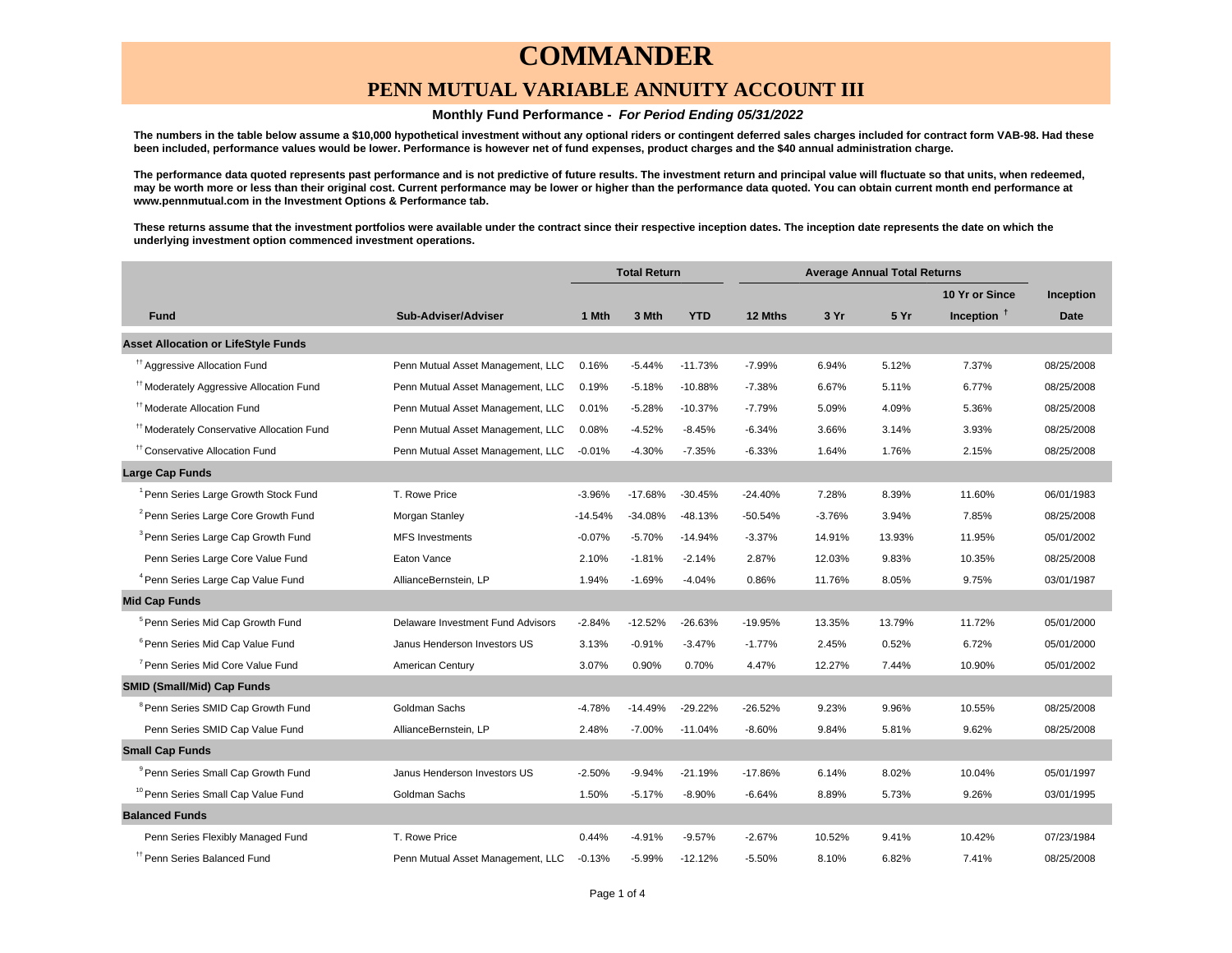### **PENN MUTUAL VARIABLE ANNUITY ACCOUNT III**

### **Monthly Fund Performance - For Period Ending 05/31/2022**

|                                                        |                                   | <b>Total Return</b> |           | <b>Average Annual Total Returns</b> |           |          |          |                |            |
|--------------------------------------------------------|-----------------------------------|---------------------|-----------|-------------------------------------|-----------|----------|----------|----------------|------------|
|                                                        |                                   |                     |           |                                     |           |          |          | 10 Yr or Since | Inception  |
| <b>Fund</b>                                            | Sub-Adviser/Adviser               | 1 Mth               | 3 Mth     | <b>YTD</b>                          | 12 Mths   | 3 Yr     | 5 Yr     | Inception $†$  | Date       |
| <b>Index Funds</b>                                     |                                   |                     |           |                                     |           |          |          |                |            |
| <sup>11</sup> Penn Series Index 500 Fund               | <b>State Street</b>               | 0.01%               | $-5.65%$  | $-13.42%$                           | $-2.06%$  | 14.52%   | 11.48%   | 12.43%         | 05/01/2000 |
| Penn Series Small Cap Index Fund                       | <b>State Street</b>               | $-0.06%$            | $-9.19%$  | $-17.35%$                           | $-18.68%$ | 7.54%    | 5.57%    | 8.59%          | 08/25/2008 |
| Penn Series Developed International Index Fund         | <b>State Street</b>               | 1.70%               | $-5.61%$  | $-12.16%$                           | $-12.68%$ | 4.39%    | 2.14%    | 5.00%          | 08/25/2008 |
| <b>Specialty Fund</b>                                  |                                   |                     |           |                                     |           |          |          |                |            |
| <sup>12</sup> Penn Series Real Estate Securities Fund  | Cohen & Steers                    | $-5.11%$            | $-2.59%$  | $-14.31%$                           | 2.25%     | 8.30%    | 8.14%    | 8.46%          | 05/01/2002 |
| <b>International Funds</b>                             |                                   |                     |           |                                     |           |          |          |                |            |
| Penn Series International Equity Fund                  | Vontobel Asset Management         | $-1.65%$            | $-8.17%$  | $-19.01%$                           | $-14.95%$ | 4.84%    | 3.44%    | 5.50%          | 11/01/1992 |
| <sup>13</sup> Penn Series Emerging Markets Equity Fund | Vontobel Asset Management         | $-0.38%$            | $-10.35%$ | $-15.48%$                           | $-24.86%$ | $-1.04%$ | $-1.70%$ | 0.68%          | 08/25/2009 |
| <b>Fixed-Income Funds</b>                              |                                   |                     |           |                                     |           |          |          |                |            |
| <sup>11</sup> Penn Series Limited Maturity Bond Fund   | Penn Mutual Asset Management, LLC | $-0.29%$            | $-2.50%$  | $-3.79%$                            | $-4.72%$  | $-0.47%$ | 0.06%    | $-0.19%$       | 05/01/2000 |
| <sup>11</sup> Penn Series Quality Bond Fund            | Penn Mutual Asset Management, LLC | $-0.26%$            | $-6.39%$  | $-9.99%$                            | $-10.15%$ | $-1.06%$ | 0.12%    | 0.42%          | 03/01/1987 |
| <sup>14</sup> Penn Series High Yield Bond Fund         | Penn Mutual Asset Management, LLC | 0.43%               | $-2.64%$  | $-5.20%$                            | $-3.74%$  | 3.44%    | 3.16%    | 4.33%          | 07/23/1984 |
| <sup>#</sup> Penn Series Money Market Fund             | Penn Mutual Asset Management, LLC | $-0.13%$            | $-0.39%$  | $-0.59%$                            | $-1.40%$  | $-1.04%$ | $-0.93%$ | $-1.16%$       | 07/15/1983 |

The Penn Series Money Market Fund 7-day yield was 0.01% . The yield, which is gross of product fees and the \$ 40 annual administration charge, more closely reflects the current earnings of the Money Market Fund than the 1-year return.

**Investors should carefully consider the objectives, risks, charges, and expenses of the relevant variable annuity product and underlying investment options prior to investing.** Please read the prospectus carefully as it contains this and other pertinent information specific to the product being presented. A prospectus may be obtained from your Penn Mutual **financial professional or from our website at www.pennmutual.com in the Planning & Products tab.**

Penn Mutual variable products are offered through Hornor, Townsend & Kent, Inc. (HTK), Registered Investment Advisor, Member FINRA/SIPC, 600 Dresher Road, Horsham, PA 19044, 215-957-7300. HTK is a wholly owned subsidiary of The Penn Mutual Life Insurance Company.

1202417TM\_Jun17

Report is not valid unless all pages are included



Page 2 of 4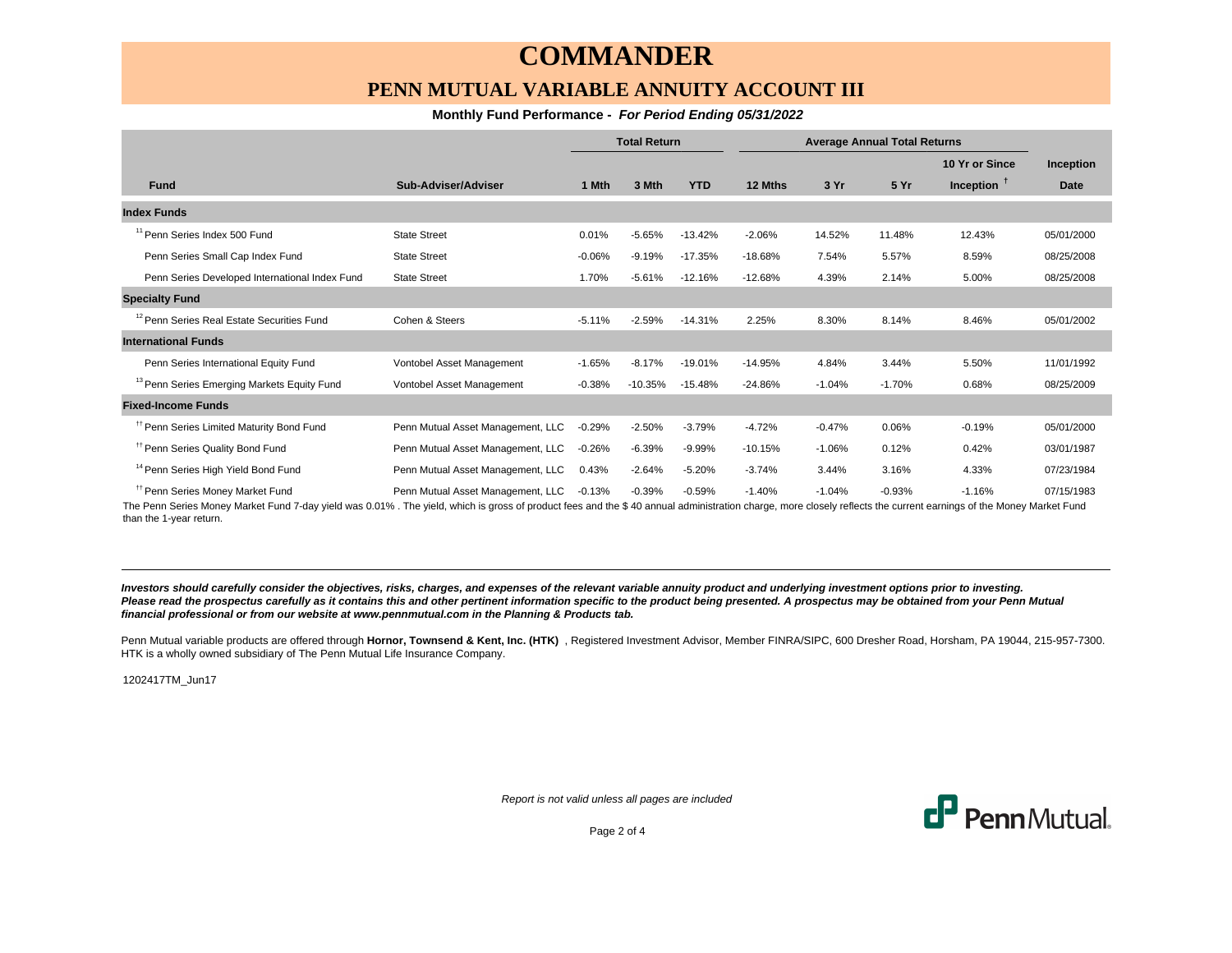### **PENN MUTUAL VARIABLE ANNUITY ACCOUNT III**

### **Monthly Fund Performance - For Period Ending 05/31/2022**

#### **Assuming Contract Surrendered**

**Below are the average annual total returns on a hypothetical investment of \$1,000 assuming the investor makes no additional deposits during the first contract year and surrenders the policy. With the exception of any available optional riders, the figures are net of all possible charges and fees, including the maximum contingent deferred sales charge of 1% (Contract Year = %: 1=1%), asset charges, product fees, and the \$40 annual administration charge. Had any available optional riders been included, performance values would be lower.**

|                                                       |                                   |           | <b>Average Annual Total Returns</b> |        |                |                       |
|-------------------------------------------------------|-----------------------------------|-----------|-------------------------------------|--------|----------------|-----------------------|
|                                                       |                                   |           |                                     |        | 10 Yr or Since |                       |
| <b>Fund</b>                                           | Sub-Adviser/Adviser               | 1Yr       | 3 Yr                                | 5 Yr   | Inception $†$  | <b>Inception Date</b> |
| <b>Asset Allocation or LifeStyle Funds</b>            |                                   |           |                                     |        |                |                       |
| <sup>11</sup> Aggressive Allocation Fund              | Penn Mutual Asset Management, LLC | $-8.12%$  | 6.83%                               | 5.02%  | 7.28%          | 08/25/2008            |
| <sup>††</sup> Moderately Aggressive Allocation Fund   | Penn Mutual Asset Management, LLC | $-7.51%$  | 6.56%                               | 5.00%  | 6.69%          | 08/25/2008            |
| <sup>††</sup> Moderate Allocation Fund                | Penn Mutual Asset Management, LLC | $-7.91%$  | 4.98%                               | 3.98%  | 5.28%          | 08/25/2008            |
| <sup>11</sup> Moderately Conservative Allocation Fund | Penn Mutual Asset Management, LLC | $-6.46%$  | 3.55%                               | 3.03%  | 3.84%          | 08/25/2008            |
| <sup>tt</sup> Conservative Allocation Fund            | Penn Mutual Asset Management, LLC | $-6.46%$  | 1.54%                               | 1.65%  | 2.07%          | 08/25/2008            |
| <b>Large Cap Funds</b>                                |                                   |           |                                     |        |                |                       |
| <sup>1</sup> Penn Series Large Growth Stock Fund      | T. Rowe Price                     | $-24.51%$ | 7.16%                               | 8.28%  | 11.51%         | 06/01/1983            |
| <sup>2</sup> Penn Series Large Core Growth Fund       | Morgan Stanley                    | $-50.61%$ | $-3.86%$                            | 3.83%  | 7.76%          | 08/25/2008            |
| <sup>3</sup> Penn Series Large Cap Growth Fund        | <b>MFS Investments</b>            | $-3.51%$  | 14.79%                              | 13.81% | 11.86%         | 05/01/2002            |
| Penn Series Large Core Value Fund                     | Eaton Vance                       | 2.73%     | 11.91%                              | 9.72%  | 10.26%         | 08/25/2008            |
| <sup>4</sup> Penn Series Large Cap Value Fund         | AllianceBernstein, LP             | 0.72%     | 11.64%                              | 7.94%  | 9.66%          | 03/01/1987            |
| <b>Mid Cap Funds</b>                                  |                                   |           |                                     |        |                |                       |
| <sup>5</sup> Penn Series Mid Cap Growth Fund          | Delaware Investment Fund Advisors | $-20.06%$ | 13.23%                              | 13.67% | 11.64%         | 05/01/2000            |
| <sup>6</sup> Penn Series Mid Cap Value Fund           | Janus Henderson Investors US      | $-1.91%$  | 2.34%                               | 0.41%  | 6.64%          | 05/01/2000            |
| <sup>7</sup> Penn Series Mid Core Value Fund          | American Century                  | 4.32%     | 12.16%                              | 7.33%  | 10.82%         | 05/01/2002            |
| <b>SMID (Small/Mid) Cap Funds</b>                     |                                   |           |                                     |        |                |                       |
| <sup>8</sup> Penn Series SMID Cap Growth Fund         | Goldman Sachs                     | $-26.62%$ | 9.12%                               | 9.85%  | 10.46%         | 08/25/2008            |
| Penn Series SMID Cap Value Fund                       | AllianceBernstein, LP             | $-8.73%$  | 9.72%                               | 5.70%  | 9.53%          | 08/25/2008            |
| <b>Small Cap Funds</b>                                |                                   |           |                                     |        |                |                       |
| <sup>9</sup> Penn Series Small Cap Growth Fund        | Janus Henderson Investors US      | $-17.98%$ | 6.03%                               | 7.91%  | 9.95%          | 05/01/1997            |
| <sup>10</sup> Penn Series Small Cap Value Fund        | Goldman Sachs                     | $-6.77%$  | 8.77%                               | 5.62%  | 9.17%          | 03/01/1995            |
| <b>Balanced Funds</b>                                 |                                   |           |                                     |        |                |                       |
| Penn Series Flexibly Managed Fund                     | T. Rowe Price                     | $-2.81%$  | 10.40%                              | 9.30%  | 10.33%         | 07/23/1984            |
| <sup>††</sup> Penn Series Balanced Fund               | Penn Mutual Asset Management, LLC | $-5.63%$  | 7.98%                               | 6.71%  | 7.33%          | 08/25/2008            |